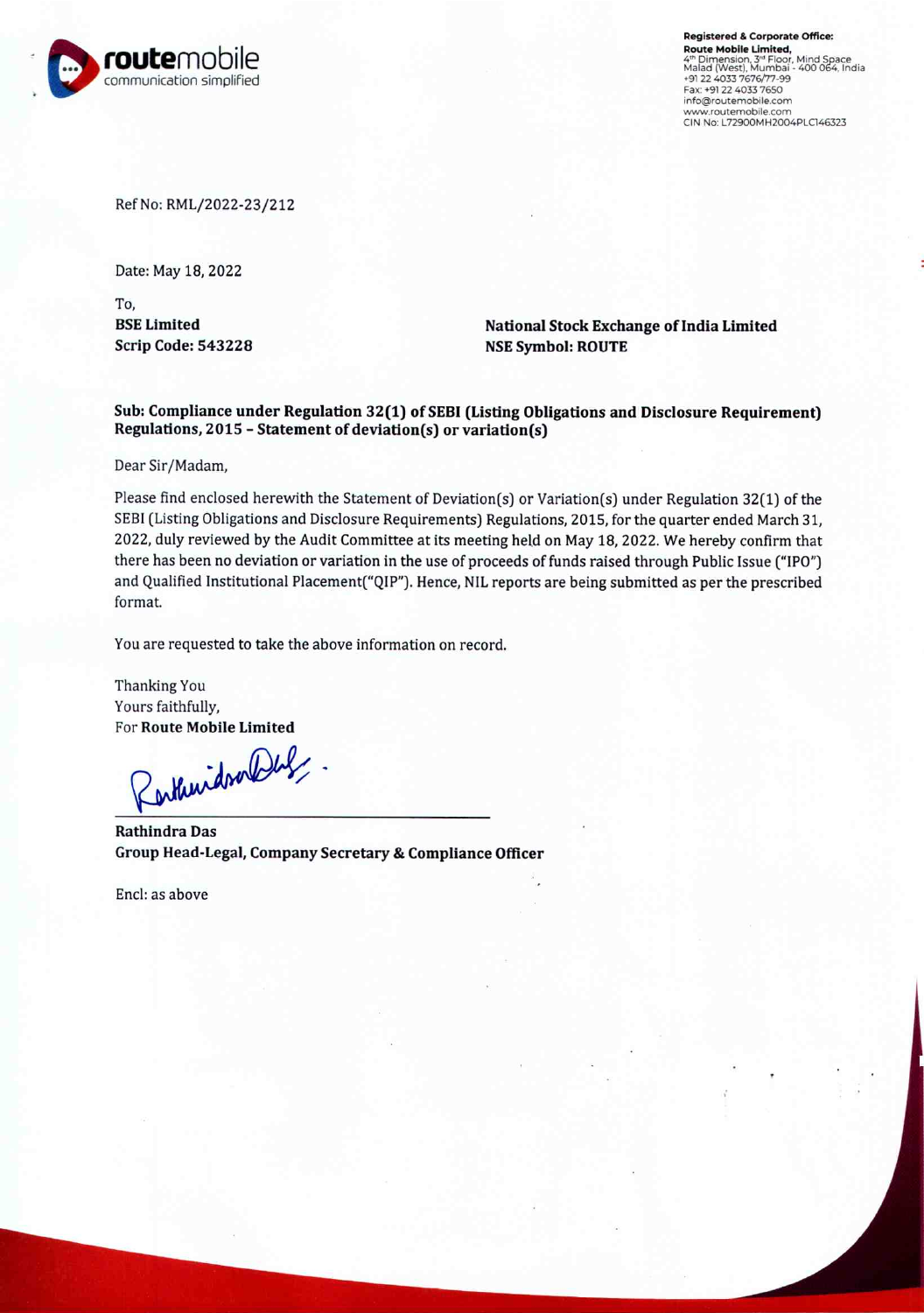

## Registered & Corporate Office: **Route Mobile Limited,<br>4<sup>th</sup> Dimension, 3<sup>rd</sup> Floor, Mind Space<br>Malad (West), Mumbai - 400 064, India<br>+91 22 4033 7676/77-99<br>Fax: +91 22 4033 7650** Info@routemobile.com www.routemobile.com CIN No: L72900MH2004PLC146323

| Name of listed entity                                  |                                                    |            | ROUTE MOBILE LIMITED |                                                                       |                                                            |          |
|--------------------------------------------------------|----------------------------------------------------|------------|----------------------|-----------------------------------------------------------------------|------------------------------------------------------------|----------|
| <b>Mode of Fund Raising</b>                            |                                                    |            |                      | Public Issues / Rights Issues / Preferential<br>Issues / QIP / Others |                                                            |          |
| <b>Date of Raising Funds</b>                           |                                                    |            | September 16,2020    |                                                                       |                                                            |          |
| <b>Amount Raised</b>                                   |                                                    |            |                      | 2400.00 million                                                       |                                                            |          |
| <b>Report filed for Quarter ended</b>                  |                                                    |            |                      | March 31, 2022                                                        |                                                            |          |
| <b>Monitoring Agency</b>                               |                                                    |            |                      | Applicable/NotApplicable                                              |                                                            |          |
| Monitoring Agency Name, if applicable                  |                                                    |            |                      | <b>Axis Bank Limited</b>                                              |                                                            |          |
| Isthere a Deviation / Variation in use of funds raised |                                                    |            |                      | ¥es/No                                                                |                                                            |          |
| If yes, whether the same is pursuant to change in      |                                                    |            |                      | Not Applicable                                                        |                                                            |          |
|                                                        | terms of a contractorobjects, which was approved   |            |                      |                                                                       |                                                            |          |
| by the shareholders                                    |                                                    |            |                      |                                                                       |                                                            |          |
| If Yes, Date of shareholder Approval                   |                                                    |            |                      |                                                                       |                                                            |          |
| <b>Explanation for the Deviation / Variation</b>       |                                                    |            |                      |                                                                       |                                                            |          |
| <b>Comments of the Audit Committee after review</b>    |                                                    |            |                      |                                                                       |                                                            |          |
| Comments of the auditors, if any                       |                                                    |            |                      | $\blacksquare$                                                        |                                                            |          |
|                                                        | Objects for which funds have been raised and where |            |                      |                                                                       |                                                            |          |
|                                                        | there has been a deviation, in the following table |            |                      |                                                                       |                                                            |          |
| Original                                               | Modified                                           | Original   | Modified             | <b>Funds</b>                                                          | of<br>Amount                                               | Remarks, |
| Object                                                 | if<br>Object,                                      | Allocation | Allocation,          | Utilised                                                              | Deviation/Variation                                        | if any   |
|                                                        | any                                                |            | if any               |                                                                       | the<br>for<br>quarter<br>according<br>to applicable object |          |
|                                                        |                                                    | ٠          |                      |                                                                       |                                                            | ٠        |

Statement of Deviation / Variation in utilisation of funds raised

Deviation or variation could mean:

(a) Deviation in the objects or purposes for which the funds have been raised or

(b) Deviation in the amount of funds actually utilized as against what was originally disclosed or

(c) Change in terms of a contract referred to in the fundraising document i.e. prospectus, letter of offer, etc.

For Route Mobile Limited

 $\star$ 

Suresh Jankar<br>Chief Financial Officer Group Head Legal, Company Secret

Group Head Legal, Company Secretary and Compliance Officer